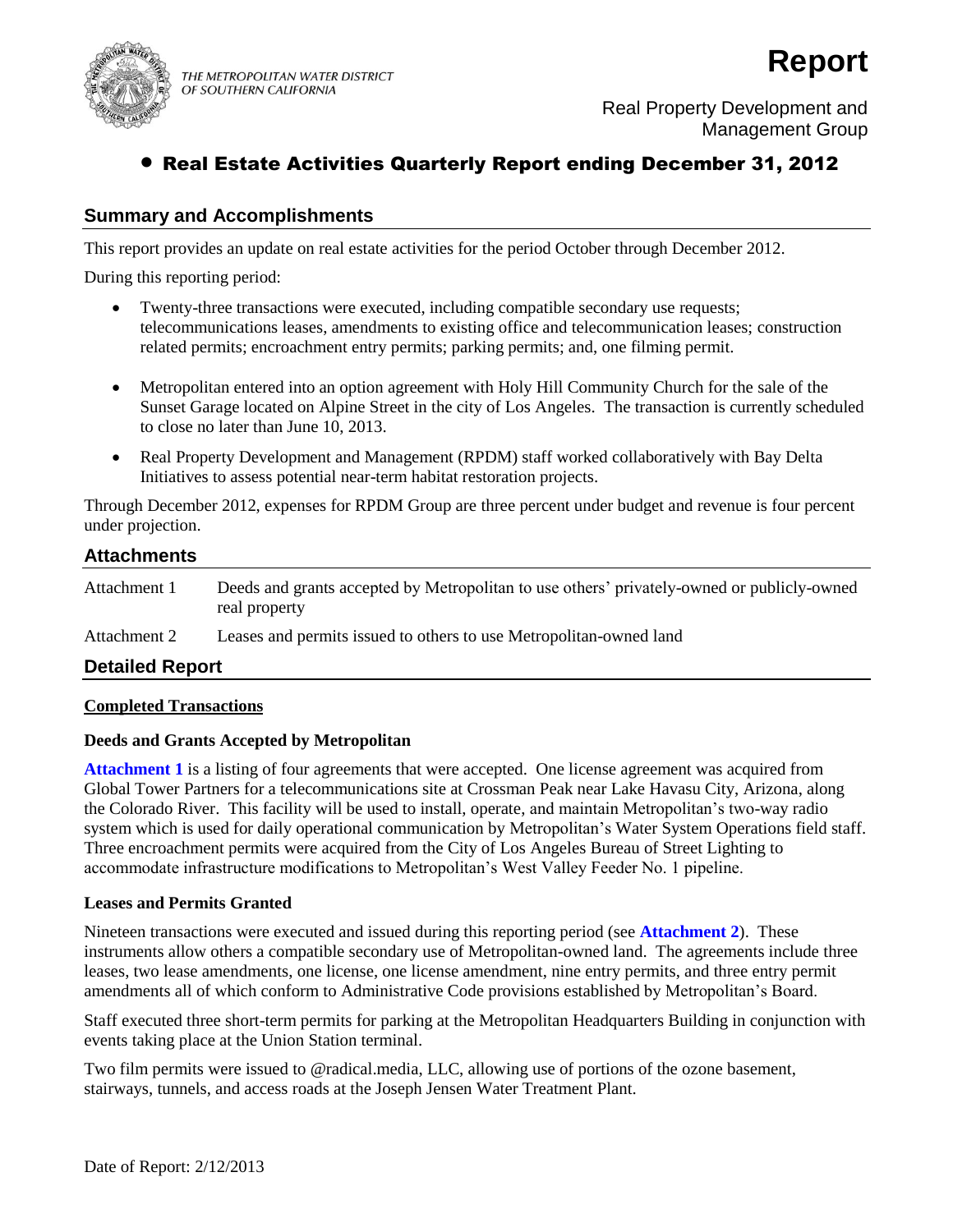## Board Report (Real Estate Activities Quarterly Report ending December 31, 2012)

Compass USA, Inc., was issued a one-day permit for use of the helipad, interior space, loading dock, and parking garage at Metropolitan's Headquarters Building to film scenes overlooking the downtown skyline. These scenes will be used in a Samsung Commercial.

Desert Sunlight, LLC, was issued an entry permit to allow for the non-exclusive right of access and the ability to construct, operate, and maintain an electrical distribution line near the Eagle Mountain Pumping Plant.

A long term lease was granted to Los Angeles SMSA Limited Partnership (dba Verizon Wireless) to allow for the construction, installation, operation and maintenance of a telecommunications facility on Black Metal Mountain Site II located near Metropolitan's Gene Pumping Plant. This lease relocates Verizon's telecommunications facility from Black Metal Mountain Site I.

A license granted to Orange County Water District was amended to allow additional time to perform grading of segments of the Santiago Creek to assist in the increase of groundwater recharge within the creek.

The City of Perris was granted a year to year license to allow for passive park use and maintenance of an area along the Perris Valley Channel located near a portion of the Colorado River Aqueduct right of way in the city of Perris. The linear park is located on 12.9 acres, and the city is maintaining an additional 4.22 acres.

River Rat Radio, LLC, was granted a year to year lease which allows for the installation of a communications antenna on an existing lattice tower on Black Metal Mountain Site II located near Metropolitan's Gene Pumping Plant.

An entry permit amendment was issued to the County of Riverside to extend the term allowing for access for road construction purposes in conjunction with the Highway 79 widening project near Diamond Valley Lake.

An entry permit was issued to San Dimas Rodeo, Inc. to allow parking of vehicles and trailers, including a site for a Los Angeles County Sheriff's Department satellite command center. The permit helps to support the annual Western Days Rodeo event located near the F.E. Weymouth Water Treatment Plant.

Selman Chevrolet was granted a year to year lease allowing non-code required, secondary parking purposes near the Santiago Creek Pressure Control Structure and East Orange County Feeder No. 2.

An entry permit issued to Southern California Edison Company was amended to extend the term to construct facilities associated with the existing interconnection and switch racks at the Julian Hinds Pumping Plant. The work is included with the interconnection of FPL Blythe Energy's 230kV intertie (gen-tie) line.

An entry permit was issued to Southern California Edison allowing access and construction of a substation at the F. E. Weymouth Water Treatment Plant. This upgrade to existing electrical facilities supports Metropolitan's Ozone Retrofit Program. An amendment was also issued to extend the term.

Urban Park Concessionaires lease was amended to extend the term for the operations, management and maintenance of the Diamond Valley Lake Marina and Lakeview Trail.

A lease amendment with The Western Center Community Foundation was granted extending the term for use of four classrooms in the Diamond Valley Lake Visitor Center for public charter school classroom purposes.

### **Deeds Granted to Others**

No deeds were granted during this reporting period.

### **Right-of-Way Protection**

Staff is continuing to develop strategic right-of-way protection and conservation policies, evaluate changes in right of way conditions, and assess Metropolitan's responses to reduce or remediate existing and potential future risks.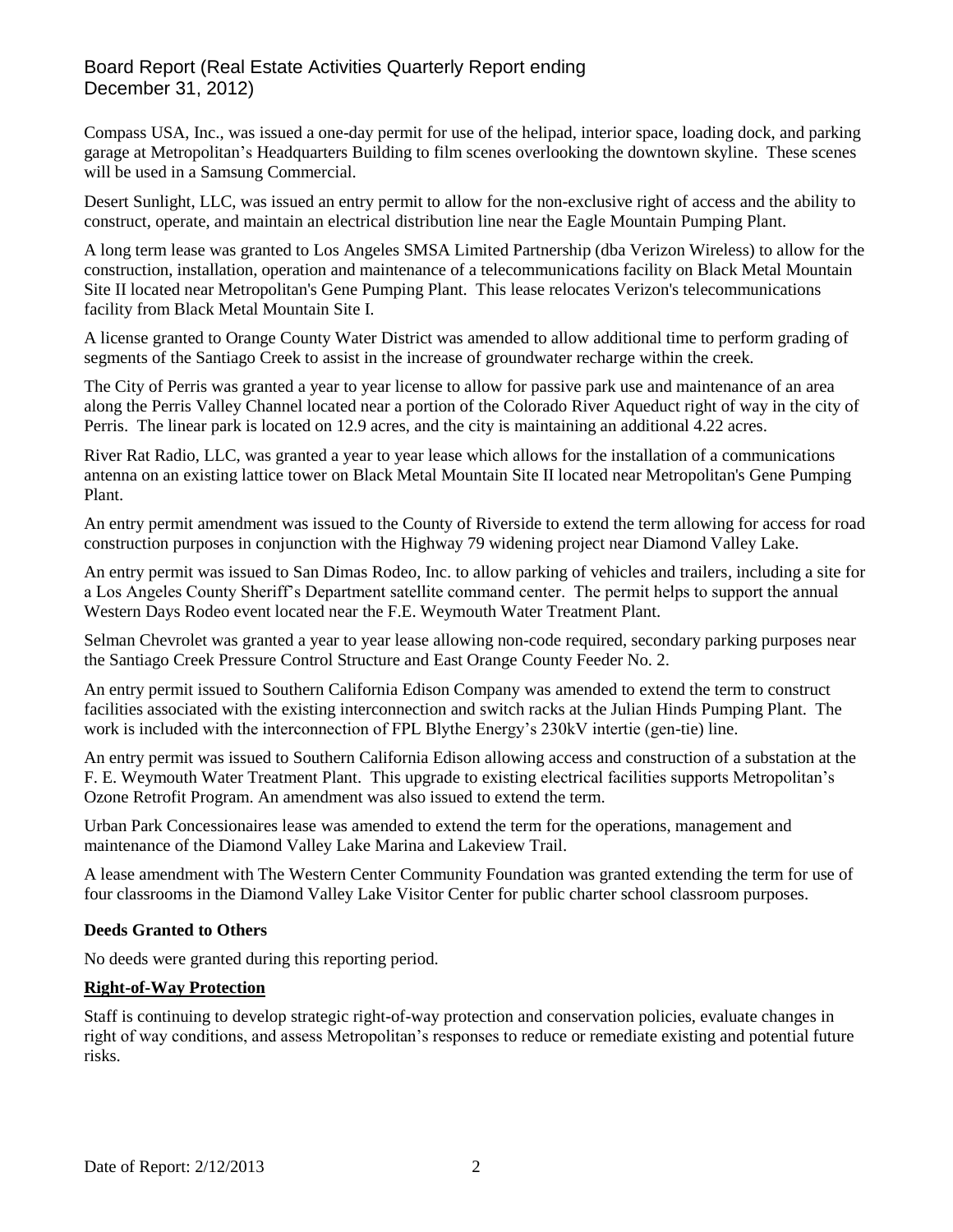### **Deeds, Grants and Leases Accepted During 2nd Quarter of FY 2012/13 October 1, 2012 through December 31, 2012**

| <b>GRANTOR</b>                                  | <b>ACREAGE</b> | <b>TYPE</b>                | <b>TERM</b>    | <b>USE</b>                                                      | <b>RECORDING DATE</b> | <b>COSTS</b>            |
|-------------------------------------------------|----------------|----------------------------|----------------|-----------------------------------------------------------------|-----------------------|-------------------------|
|                                                 |                |                            |                | Allows for installation, maintenance and operation of radio and |                       |                         |
|                                                 |                |                            |                | antenna equipment to support Metropolitan's                     |                       |                         |
|                                                 |                |                            |                | telecommunications needs. This site is located at Crossman      |                       |                         |
|                                                 |                |                            |                | Peak near Lake Havasu City, Arizona along the Colorado          |                       |                         |
| <b>Global Towers Partners</b>                   | n/a            | License                    | 30 years $(1)$ | River.                                                          | $n/a$ <sup>(2)</sup>  | $$1,200$ <sup>(3)</sup> |
|                                                 |                |                            |                | Access to construct valve modification to West Valley Feeder    |                       |                         |
|                                                 |                |                            |                | No. 1 pipeline at Station 1291+83 at Rinaldi Street east of De  |                       |                         |
| Los Angeles, City of, Bureau of Street Lighting | n/a            | <b>Encroachment Permit</b> | 6 months       | Soto Avenue                                                     | n/a                   | \$500                   |
|                                                 |                |                            |                | Access to construct valve modification to West Valley Feeder    |                       |                         |
|                                                 |                |                            |                | No. 1 pipeline at Station 1302+-1 at Rinaldi Street west of     |                       |                         |
| Los Angeles, City of, Bureau of Street Lighting | n/a            | <b>Encroachment Permit</b> | 6 months       | North Independence Avenue                                       | n/a                   | \$500                   |
|                                                 |                |                            |                | Access to construct valve modification to West Valley Feeder    |                       |                         |
|                                                 |                |                            |                | No. 1 pipeline at Station 1357+78 at Topanga Canyon             |                       |                         |
| Los Angeles, City of, Bureau of Street Lighting | n/a            | <b>Encroachment Permit</b> | 6 months       | Boulevard north of Chatsworth Street                            | n/a                   | \$500                   |

#### **TBD = To be Determined**

#### **n/a = Not Applicable**

 $(1)$  Initial term is 10 years with four 5-year options to renew; total 30 years

 $(2)$  This agreement was effective October 24, 2012, but was not recorded

(3) Terms include a 4% annual escalation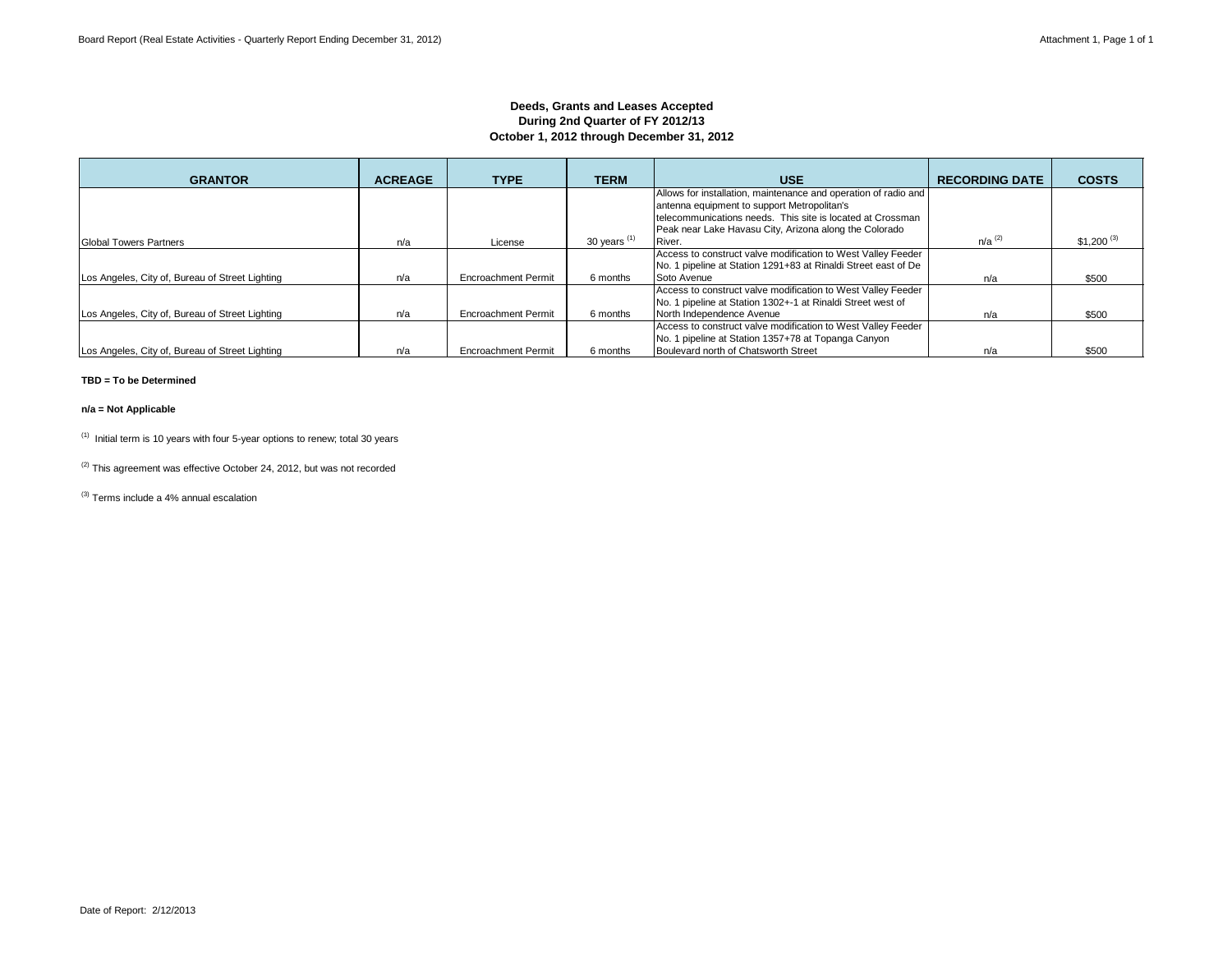$\sim$ 

### **Leases and Permits Issued During 2nd Quarter of FY 2012/13 October 1, 2012 through December 31, 2012**

| <b>LESSEE</b>                                           | <b>ENTITY</b><br><b>TYPE</b> | <b>ACREAGE</b>        | <b>TYPE</b>                               | <b>TERM</b>       | <b>USE</b>                                                                                                                 | <b>FEE/RENT</b>         | <b>FREQUENCY</b> |
|---------------------------------------------------------|------------------------------|-----------------------|-------------------------------------------|-------------------|----------------------------------------------------------------------------------------------------------------------------|-------------------------|------------------|
|                                                         |                              |                       |                                           |                   |                                                                                                                            |                         |                  |
|                                                         |                              | $n/a$ <sup>(1)</sup>  |                                           |                   | Allows use of areas at the Joseph Jensen Water Treatment                                                                   | $$11,900^{(2)}$         |                  |
| @radical.media, LLC (RL 3289)                           | Private                      |                       | <b>Entry Permit</b>                       | 2 days            | Plant in conjunction with the filming of a commercial                                                                      |                         | One Time         |
|                                                         |                              |                       |                                           |                   | Allows use of areas at the Joseph Jensen Water Treatment                                                                   |                         |                  |
| @radical.media, LLC (RL 3292)                           | Private                      | $n/a$ <sup>(3)</sup>  | <b>Entry Permit</b>                       | 1 day             | Plant in conjunction with the filming of a commercial                                                                      | $$5,000$ <sup>(2)</sup> | One Time         |
|                                                         |                              |                       |                                           |                   | Allows use of areas at Metropolitan Headquarters Building                                                                  |                         |                  |
|                                                         |                              |                       |                                           |                   | for filming of scenes overlooking the downtown skyline.                                                                    |                         |                  |
| Compass USA, Inc. (RL 3299)                             | Private                      | $n/a$ <sup>(4)</sup>  | <b>Entry Permit</b>                       | 1 day             | Scenes will be used in a Samsung commercial.                                                                               | $$6,500^{(2)}$          | One Time         |
|                                                         |                              |                       |                                           |                   | Allows non-exclusive right of access and the ability to                                                                    |                         |                  |
|                                                         |                              |                       |                                           |                   | construct, operate, and maintain an electrical distribution line                                                           | $$0^{(5)}$              |                  |
| Desert Sunlight, LLC (RL 3294)                          | Private                      | $0.34$ acre           | <b>Entry Permit</b>                       | 1 year            | near the Eagle Mountain Pumping Plant<br>Allows use of parking areas and a portion of courtyard area                       |                         | n/a              |
|                                                         |                              |                       |                                           |                   | at 700 North Alameda Street for an event held at Union                                                                     |                         |                  |
| Downtown Women's Center (RL 3280)                       | Private                      | $n/a$ <sup>(6)</sup>  | <b>Entry Permit</b>                       | 1 day             | Station train terminal                                                                                                     | $$2,400^{(7)}$          | One Time         |
|                                                         |                              |                       |                                           |                   |                                                                                                                            |                         |                  |
|                                                         |                              |                       |                                           |                   | Allows construction, installation, operation and maintenance<br>of a telecommunications facility on Black Metal Mountain   |                         |                  |
|                                                         |                              |                       |                                           |                   | Site II located near Metropolitan's Gene Pumping Plant.                                                                    |                         |                  |
| Los Angeles SMSA Limited Partnership (dba Verizon       |                              |                       |                                           |                   | This lease relocates Verizon's telecommunications facility                                                                 |                         |                  |
| Wireless) (RL 3144)                                     | Private                      | 0.071 acre            | Lease                                     | 15 years $^{(8)}$ | from Black Metal Mountain Site I.                                                                                          | $$2,500^{(9)}$          | Monthly          |
| M. Arthur Gensler, Jr., & Associates, Inc.<br>(RL 3297) |                              | $n/a$ <sup>(10)</sup> | <b>Entry Permit</b>                       |                   | Allows use of parking areas at 700 North Alameda Street for<br>an event held at Union Station train terminal               | $$780^{(7)}$            | One Time         |
|                                                         | Private                      |                       |                                           | 1 day             | Allows use of parking areas at 700 North Alameda Street for                                                                |                         |                  |
| Oaktree Capital Management, L.P. (RL 3298)              | Private                      | $n/a$ (11)            | <b>Entry Permit</b>                       | 2 days            | an event held at Union Station train terminal                                                                              | $$3,000^{(7)}$          | One Time         |
|                                                         |                              |                       |                                           |                   |                                                                                                                            |                         |                  |
|                                                         |                              |                       | Amendment No. 2 to                        |                   | Amends terms to include an additional area for access to                                                                   |                         |                  |
| Orange County Water District (RL 2832)                  | Public                       | 1.06 acres            | License                                   | Year-to-Year      | perform grading of segments of the Santiago Creek to assist<br>in the increase of groundwater recharge within the creek    | \$1,320                 | Annual           |
|                                                         |                              |                       |                                           |                   |                                                                                                                            |                         |                  |
|                                                         |                              |                       |                                           |                   | Allows for passive park use and maintenance of area along                                                                  |                         |                  |
|                                                         |                              |                       |                                           |                   | the Perris Valley Channel located near a portion of the                                                                    |                         |                  |
| Perris, City of (RL 2686)                               | Public                       | 17.12 acres (12)      | License                                   | Year to Year      | Colorado River Aqueduct right of way in the city of Perris<br>Allows for the installation of a communication antenna on an | \$2,800                 | Annual           |
|                                                         |                              |                       |                                           |                   | existing lattice tower at Black Metal Mountain Site II located                                                             |                         |                  |
| River Rat Radio, LLC (RL 3274)                          | Private                      | 0.084 acre            | Lease                                     | Year to Year      | near Metropolitan's Gene Pumping Plant                                                                                     | $$2,000^{(13)}$         | Annual           |
|                                                         |                              |                       |                                           |                   | Extends the term to allow for access for road construction                                                                 |                         |                  |
|                                                         | Public                       | $0.96$ acre           | Amendment No. 1 to<br><b>Entry Permit</b> | 1 year            | for the Highway 79 widening project near Diamond Valley<br>Lake                                                            | \$1,500                 | One Time         |
| Riverside County of (RL 3192)                           |                              |                       |                                           |                   | Allows for parking of vehicles and trailers and Los Angeles                                                                |                         |                  |
|                                                         |                              |                       |                                           |                   | Sheriff Department Command Center for the annual                                                                           |                         |                  |
|                                                         |                              |                       |                                           |                   | Western Days Rodeo event held in the City of San Dimas                                                                     |                         |                  |
| San Dimas Rodeo, Inc. (RL 3042)                         | Private                      |                       | <b>Entry Permit</b>                       |                   | and located near the F. E. Weymouth Water Treatment<br>Plant                                                               | \$500 (14)              | One Time         |
|                                                         |                              | 1.56 acres            |                                           | 3 days            | Allows non-code required, secondary parking purposes near                                                                  |                         |                  |
|                                                         |                              |                       |                                           |                   | Santiago Creek Pressure Control Structure and the East                                                                     |                         |                  |
| Selman Chevrolet (RL 3296)                              | Private                      | $0.38$ acre           | Lease                                     | Year to Year      | Orange County Feeder No. 2                                                                                                 | \$30,000                | Annual           |
|                                                         |                              |                       |                                           |                   | Allows for extension of term for construction of related                                                                   |                         |                  |
|                                                         |                              |                       |                                           |                   | facilities associated with the existing interconnection and<br>switch racks at Julian Hinds Pumping Plant. The work is     |                         |                  |
|                                                         |                              |                       |                                           |                   | included with the interconnection of FPL Blythe Energy's                                                                   |                         |                  |
|                                                         |                              |                       |                                           |                   | 230kV intertie (gen-tie) line. SCE will also relocate their                                                                |                         |                  |
|                                                         |                              |                       | Amendment No. 3 to                        |                   | control panel from the Julian Hinds Pumping Plant control                                                                  |                         |                  |
| Southern California Edison Company (RL 2953)            | Private                      | 19 acres              | <b>Entry Permit</b>                       | 1 year $(15)$     | room to a separate shelter.                                                                                                | $$0^{(16)}$             | n/a              |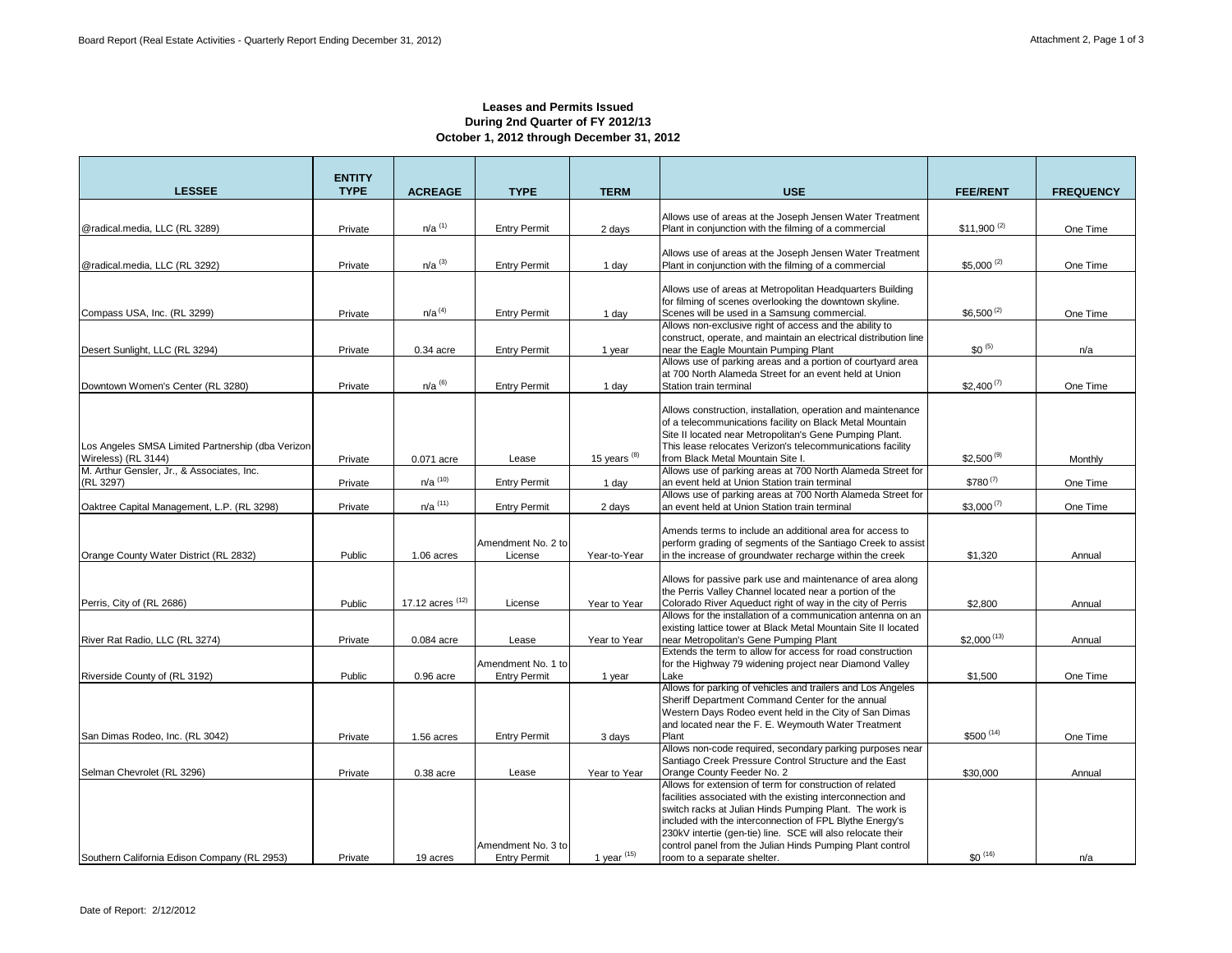#### **Leases and Permits Issued During 2nd Quarter of FY 2012/13 October 1, 2012 through December 31, 2012**

|                                                                                 | <b>ENTITY</b> |                  |                                           |                |                                                                                                                                                                                                                        |                                 |                  |
|---------------------------------------------------------------------------------|---------------|------------------|-------------------------------------------|----------------|------------------------------------------------------------------------------------------------------------------------------------------------------------------------------------------------------------------------|---------------------------------|------------------|
| <b>LESSEE</b>                                                                   | <b>TYPE</b>   | <b>ACREAGE</b>   | <b>TYPE</b>                               | <b>TERM</b>    | <b>USE</b>                                                                                                                                                                                                             | <b>FEE/RENT</b>                 | <b>FREQUENCY</b> |
|                                                                                 |               |                  |                                           |                | Allows access and construction of a substation at the F. E.<br>Weymouth Water Treatment Plant. This upgrade to existing<br>electrical facilities will support Metropolitan's Ozone Retrofit                            |                                 |                  |
| Southern California Edison Company (RL 3208)                                    | Private       | 4.104 acres      | <b>Entry Permit</b>                       | 1 year         | Program.                                                                                                                                                                                                               | $$0^{(17)}$                     | n/a              |
| Southern California Edison Company (RL 3208)                                    | Private       | 4.104            | Amendment No. 1 to<br><b>Entry Permit</b> | 1 year         | Extends term to allows access and construction of a<br>substation at the F. E Weymouth Water Treatment Plant.<br>This upgrade to existing electrical facilities will support<br>Metropolitan's Ozone Retrofit Program. | $$0^{(17)}$                     | n/a              |
| Urban Park Concessionaires (RL 3212)                                            | Private       | 48.8 acres       | Amendment No. 2 to<br>Lease               | l year         | Extends term for the operation, management and<br>maintenance of the Diamond Valley Lake Marina and<br><b>Lakeview Trail</b>                                                                                           | Percentage Rent <sup>(18)</sup> | Monthly          |
| Western Center Community Foundation dba The<br>Western Science Center (RL 3109) | Private       | 4,290 RSF $(19)$ | Amendment No. 2 to<br>Lease               | 3 years $(20)$ | Extends the term and increases the rent for use of four<br>classrooms in the Diamond Valley Lake Visitor Center for<br>public charter school classroom purposes                                                        | \$4,162                         | Monthly          |

#### **TBD = To be Determined**

#### **n/a = Not Applicable**

<sup>(1)</sup> Temporary use of portions of the ozone basement, stairways, tunnels, and access roads at the Joseph Jensen Water Treatment Plant

 $(2)$  An additional \$5,000 refundable security deposit was collected and subsequently returned

<sup>(3)</sup> Temporary use of portions of the ozone basement, stairways, and tunnels, to complete cleaning and restoration of areas at the Joseph Jensen Water Treatment Plant from prior filming

 $<sup>(4)</sup>$  Temporary use of helipad, interior space, loading dock, and parking garage at the Metropolitan Headquarters Building</sup>

 $<sup>(5)</sup>$  Compensation will be determined in long term license agreement which is being amended to include this additional area</sup>

<sup>(6)</sup> Temporary use of 300 parking spaces and portion of courtyard patio area at the Metropolitan Headquarters Building

 $(7)$  An additional \$500 refundable security deposit was collected and subsequently returned

 $(8)$  Initial term is 5 years with two 5-year options to renew; total term is 15 years

 $(9)$  Additional compensation includes an annual access road maintenance fee of \$1,500 and a one time capital contribution of \$95,000 for a portion of tower costs

 $(10)$  Temporary use of 65 parking spaces at the Metropolitan Headquarters Building

(11) Temporary use of 260 parking spaces at the Metropolitan Headquarters Building

(12) Linear park use on 12.90 acres; maintaining an additional 4.22 acres

(13) Additional compensation includes an annual access road maintenance fee of \$1,500